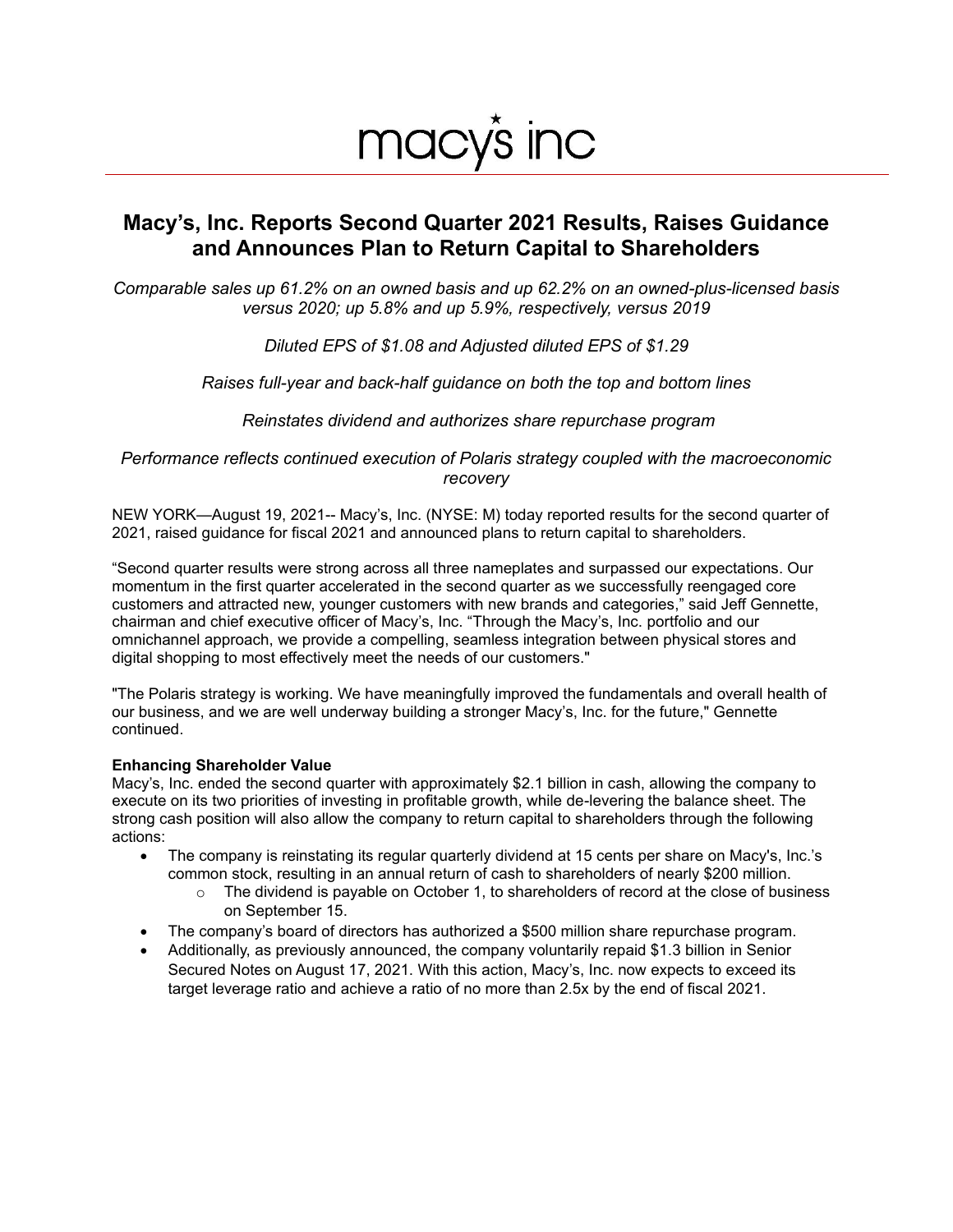"While there is still uncertainty due to the ongoing pandemic, the increased traction of the Polaris strategy and our strong performance in the second quarter gives us the confidence to materially increase full-year guidance. We are also increasing our long-term Adjusted EBITDA margin target to remain in the lowdouble digits beginning next year. We are now well positioned to strengthen our business, enhance our long-term financial stability and return capital to our shareholders," said Adrian Mitchell, chief financial officer of Macy's, Inc.

#### **Second Quarter Highlights**

In addition to prior year comparisons, Macy's, Inc. is providing comparisons to 2019 to benchmark its performance given the impact of the pandemic last year.

- Diluted earnings per share of \$1.08 and Adjusted diluted earnings per share of \$1.29 both exceeded expectations for the quarter.
	- This compares to a diluted loss per share of \$(1.39) and an Adjusted diluted loss per share of \$(0.81) in second quarter 2020.
	- This compares to diluted earnings per share and Adjusted diluted earnings per share of \$0.28 in second quarter 2019.
- Comparable sales up 61.2% on an owned basis and up 62.2% on an owned plus licensed basis versus 2020.
	- Comparable sales up 5.8% on an owned basis and up 5.9% on an owned plus licensed basis versus 2019.
	- Trend improvement of approximately 16 percentage points compared to the first quarter of 2021.
- As macroeconomic trends shifted to more normal levels, the company saw strength across merchandise categories.
	- Pandemic impacted categories, including denim, luggage, dresses and other occasionbased apparel, came back strong.
	- Categories that were solid throughout the pandemic, such as fragrance, fine jewelry and textiles, continued to perform well.
- Digital sales declined 6% versus second quarter 2020 and grew 45% versus second quarter 2019.
	- Digital penetration was 32% of net sales, a 22-percentage point decline from second quarter 2020, but a 10-percentage point improvement over second quarter 2019.
	- Decline in digital sales compared to the prior year driven by shift of omnichannel customers to stores, which are now fully open.
- The company brought approximately 5 million new customers into the Macy's brand, a 30% increase compared to second quarter 2019.
	- 41% of new customers came through the digital channel in second quarter 2021.
- The company saw Platinum, Gold and Silver customers in its Star Rewards Loyalty program reengage, with the average customer spend up 15% compared to second quarter 2019 and a 5 percentage point trend improvement from first quarter 2021.
	- The company's Bronze segment, its youngest and most diverse loyalty tier continued to grow, adding approximately 2 million members.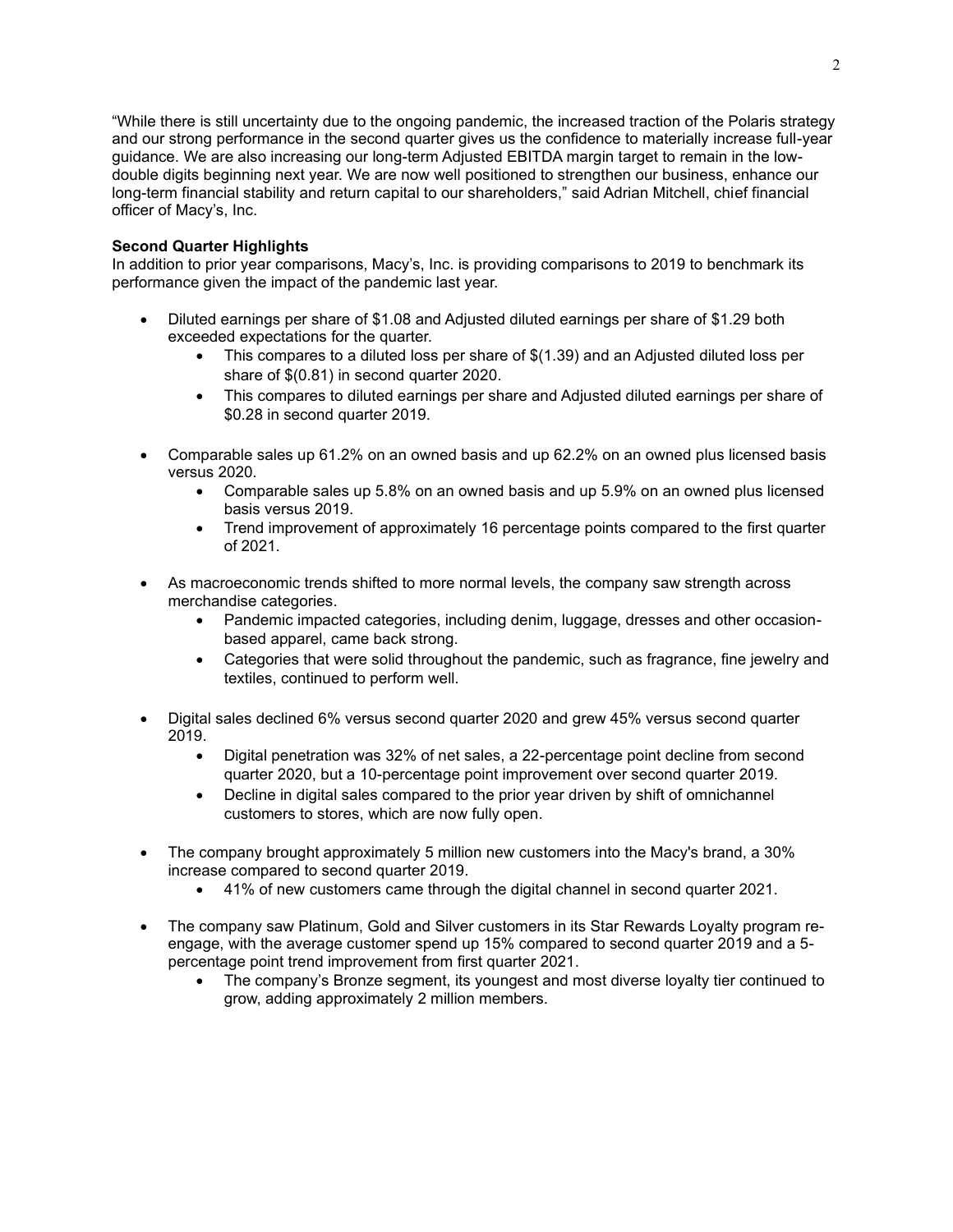- Gross margin for the quarter was 40.6%, up from 23.6% in second quarter 2020 and up 180 basis points from second quarter 2019.
	- Improvement as a result of merchandise margin was largely due to accelerated momentum in pricing, promotion and inventory initiatives driven by the Polaris strategy.
	- Delivery expense as a percent of net sales decreased approximately 310 basis points from the second quarter of 2020 and increased 170 basis points from second quarter 2019, due to the respective changes in penetration of digital sales.
- Inventory was down 14.5% from second quarter 2019.
	- Driven by market dynamics and the company's execution of its Polaris strategy.
- Selling, general and administrative ("SG&A") expense of \$1.9 billion, a \$279 million improvement from second quarter 2019.
	- SG&A as a percent of sales was 33.6%, an improvement of 570 basis points from second quarter 2019.
	- The permanent Polaris SG&A expense savings, disciplined expense management and improved productivity, along with a tight labor market, contributed to the second quarter SG&A performance.
- Net credit card revenue of \$197 million, up \$21 million from second quarter 2019.
	- Represented 3.5% of sales, 120 basis points lower than second quarter 2020 and 30 basis points better than second quarter 2019.

#### **Revised Full-Year 2021 Guidance**

The company is raising its full-year 2021 guidance.

|                                                        | <b>Revised Guidance 2021</b> | <b>Prior Guidance 2021</b> |
|--------------------------------------------------------|------------------------------|----------------------------|
| <b>Net sales</b>                                       | $$23.55B - $23.95B$          | \$21.73B - \$22.23B        |
| Adjusted diluted earnings per<br>share                 | $$3.41 - $3.75$              | $$1.71 - $2.12$            |
| Adjusted EBITDA as a percent   11% - 11.5%<br>of sales |                              | $9\% - 9.5\%$              |

A full overview of the company's guidance can be found in the second quarter 2021 earnings presentation at www.macysinc.com/investors.

#### **Conference Call and Webcasts**

A webcast of Macy's, Inc.'s call with analysts and investors to report its second quarter 2021 sales and earnings will be held today (August 19, 2021) at 8:00 a.m. ET. Macy's, Inc.'s webcast, along with the associated presentation, is accessible to the media and general public via the company's website at www.macysinc.com/investors. Analysts and investors may call in on 1-800-458-4121, passcode 1495500. A replay of the conference call and slides can be accessed on the website or by calling 1-888-203-1112 (same passcode) about two hours after the conclusion of the call. Additional information on Macy's, Inc., including past news releases, is available at www.macysinc.com/pressroom.

The company will also present at the Goldman Sachs Annual Global Retailing Conference at 7:30 a.m. ET on Thursday, September 9, 2021. Media and investors may access a live audio webcast of the presentation at [www.macysinc.com/investors.](http://www.macysinc.com/investors) A replay of the webcast will also be available on the company's website.

#### **Important Information Regarding Financial Measures**

Please see the final pages of this news release for important information regarding the calculation of the company's non-GAAP financial measures.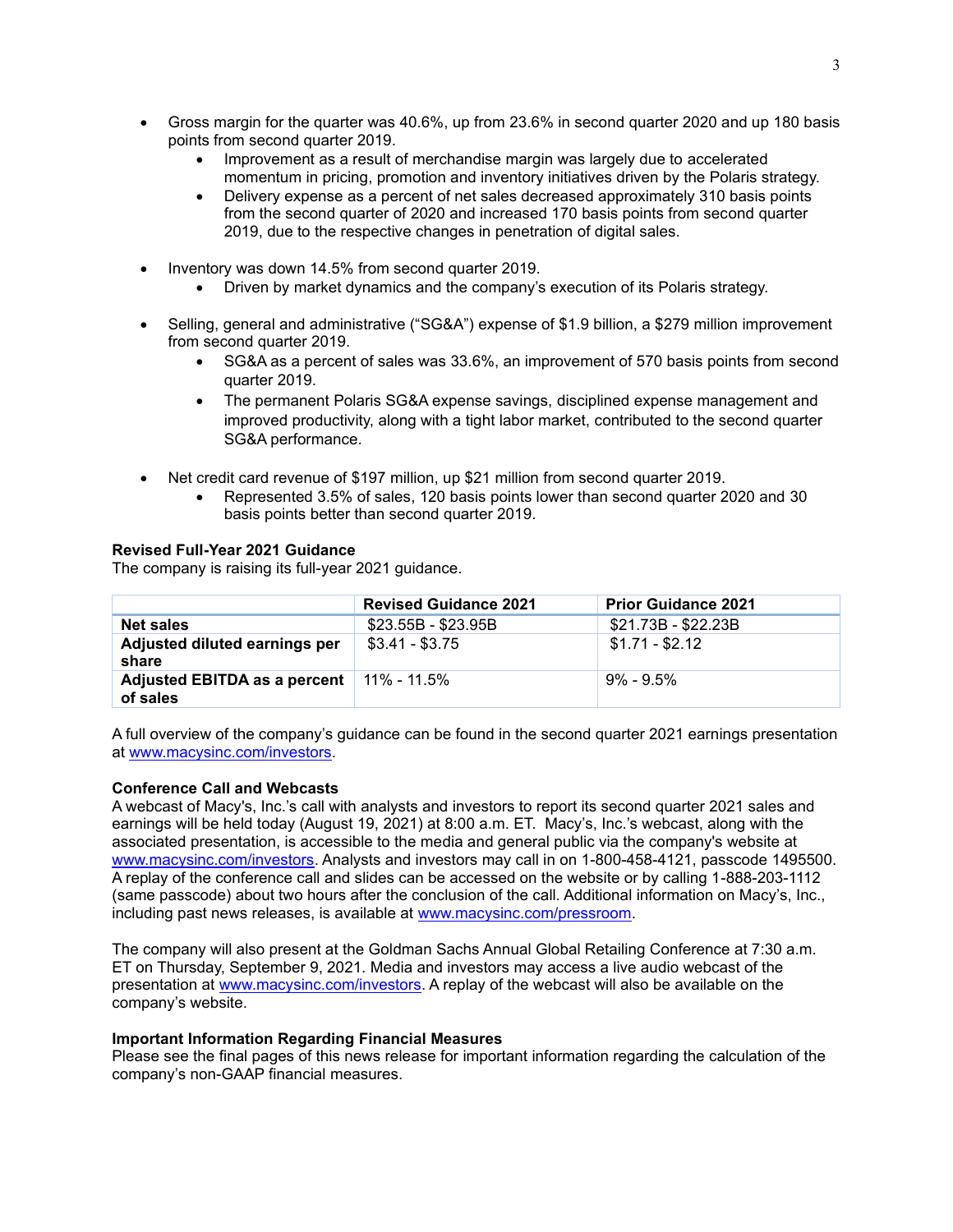#### **About Macy's, Inc.**

Macy's, Inc. (NYSE: M) is one of the nation's premier omnichannel retailers. Headquartered in New York City, the company comprises three retail brands: Macy's, Bloomingdale's and Bluemercury. With a robust e-commerce business, rich mobile experience and a national stores footprint, our customers can shop the way they live — anytime and through any channel. For more information, visit macysinc.com.

#### **Forward-Looking Statements**

All statements in this press release that are not statements of historical fact are forward-looking statements within the meaning of the Private Securities Litigation Reform Act of 1995. Such statements are based upon the current beliefs and expectations of Macy's management and are subject to significant risks and uncertainties. Actual results could differ materially from those expressed in or implied by the forward-looking statements contained in this release because of a variety of factors, including the effects of the COVID-19 pandemic on Macy's customer demand and supply chain, as well as its consolidated results of operation, financial position and cash flows, Macy's ability to successfully implement its Polaris strategy, including the ability to realize the anticipated benefits within the expected time frame or at all, conditions to, or changes in the timing of proposed real estate and other transactions, prevailing interest rates and non-recurring charges, the effect of potential changes to trade policies, store closings, competitive pressures from specialty stores, general merchandise stores, off-price and discount stores, manufacturers' outlets, the Internet and catalogs and general consumer spending levels, including the impact of the availability and level of consumer debt, possible systems failures and/or security breaches, the potential for the incurrence of charges in connection with the impairment of intangible assets, including goodwill, Macy's reliance on foreign sources of production, including risks related to the disruption of imports by labor disputes, regional or global health pandemics, and regional political and economic conditions, the effect of weather, the amount and timing of future dividends and share repurchases and other factors identified in documents filed by the company with the Securities and Exchange Commission, including under the captions "Forward-Looking Statements" and "Risk Factors" in the Company's Annual Report on Form 10-K for the year ended January 30, 2021 and Quarterly Report on Form 10-Q for the quarterly period ended May 1, 2021. Macy's disclaims any intention or obligation to update or revise any forward-looking statements, whether as a result of new information, future events or otherwise, except as required by law.

Media - Blair Rosenberg [media@macys.com](mailto:media@macys.com)

Investors - Mike McGuire [investors@macys.com](mailto:investors@macys.com)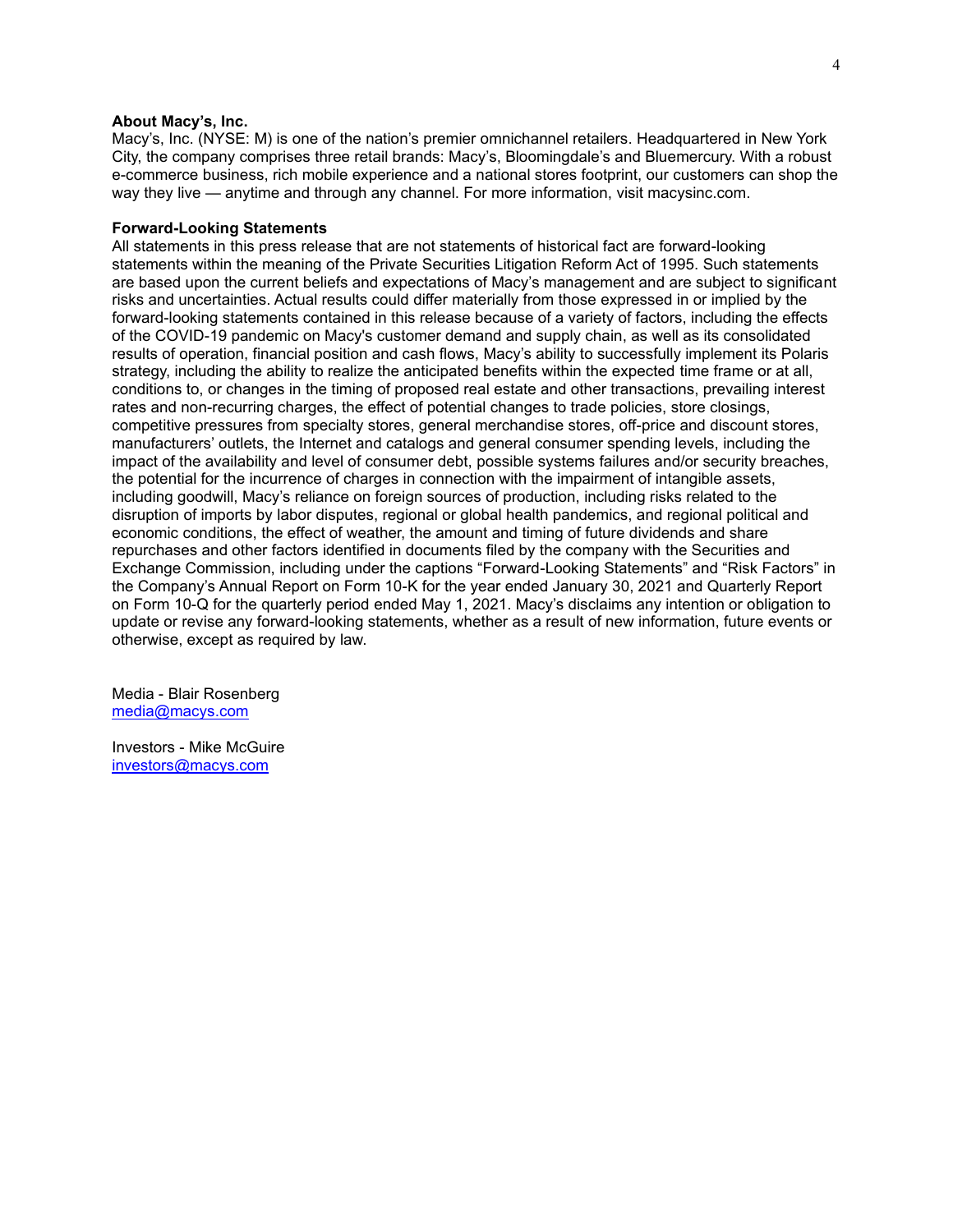# Consolidated Statements of Operations (Unaudited) (Note 1)

# (All amounts in millions except percentages and per share figures)

|                                                                                                           |          | 13 Weeks Ended<br>July 31, 2021 |            |          | 13 Weeks Ended<br>August 1, 2020 |            |  |  |
|-----------------------------------------------------------------------------------------------------------|----------|---------------------------------|------------|----------|----------------------------------|------------|--|--|
|                                                                                                           |          |                                 | $%$ to     |          |                                  | $%$ to     |  |  |
|                                                                                                           |          | \$                              | Net sales  |          | \$                               | Net sales  |  |  |
| Net sales                                                                                                 | \$       | 5,647                           |            | \$       | 3,559                            |            |  |  |
| Credit card revenues, net                                                                                 |          | 197                             | 3.5%       |          | 168                              | 4.7%       |  |  |
| Cost of sales                                                                                             |          | (3,353)                         | $(59.4\%)$ |          | (2,718)                          | $(76.4\%)$ |  |  |
| Selling, general and administrative expenses                                                              |          | (1,898)                         | $(33.6\%)$ |          | (1,398)                          | $(39.2\%)$ |  |  |
| Gains on sale of real estate                                                                              |          | 6                               | 0.1%       |          |                                  | 0.0%       |  |  |
| Impairment, restructuring and other costs (Note 2)                                                        |          | (2)                             | $(0.0\%)$  |          | (242)                            | $(6.8\%)$  |  |  |
| Operating income (loss)                                                                                   |          | 597                             | 10.6%      |          | (631)                            | (17.7%)    |  |  |
| Benefit plan income, net                                                                                  |          | 17                              |            |          | 12                               |            |  |  |
| Settlement charges                                                                                        |          | (81)                            |            |          | (38)                             |            |  |  |
| Interest expense, net                                                                                     |          | (80)                            |            |          | (69)                             |            |  |  |
| Losses on early retirement of debt                                                                        |          | (3)                             |            |          |                                  |            |  |  |
| Financing costs                                                                                           |          |                                 |            |          | (3)                              |            |  |  |
| Income (loss) before income taxes                                                                         |          | 450                             |            |          | (729)                            |            |  |  |
| Federal, state and local income tax benefit (expense)<br>(Note 3)                                         |          | (105)                           |            |          | 298                              |            |  |  |
| Net income (loss)                                                                                         | \$       | 345                             |            | \$       | (431)                            |            |  |  |
| Basic earnings (loss) per share                                                                           | \$       | 1.11                            |            | \$       | (1.39)                           |            |  |  |
| Diluted earnings (loss) per share                                                                         | \$       | 1.08                            |            | \$       | (1.39)                           |            |  |  |
| Average common shares:<br><b>Basic</b>                                                                    |          | 312.4                           |            |          | 311.2                            |            |  |  |
| Diluted                                                                                                   |          | 318.6                           |            |          | 311.2                            |            |  |  |
| End of period common shares outstanding                                                                   |          | 312.5                           |            |          | 310.2                            |            |  |  |
| <b>Supplemental Financial Measures:</b><br>Gross Margin (Note 4)<br>Depreciation and amortization expense | \$<br>\$ | 2,294<br>220                    | 40.6%      | \$<br>\$ | 841<br>235                       | 23.6%      |  |  |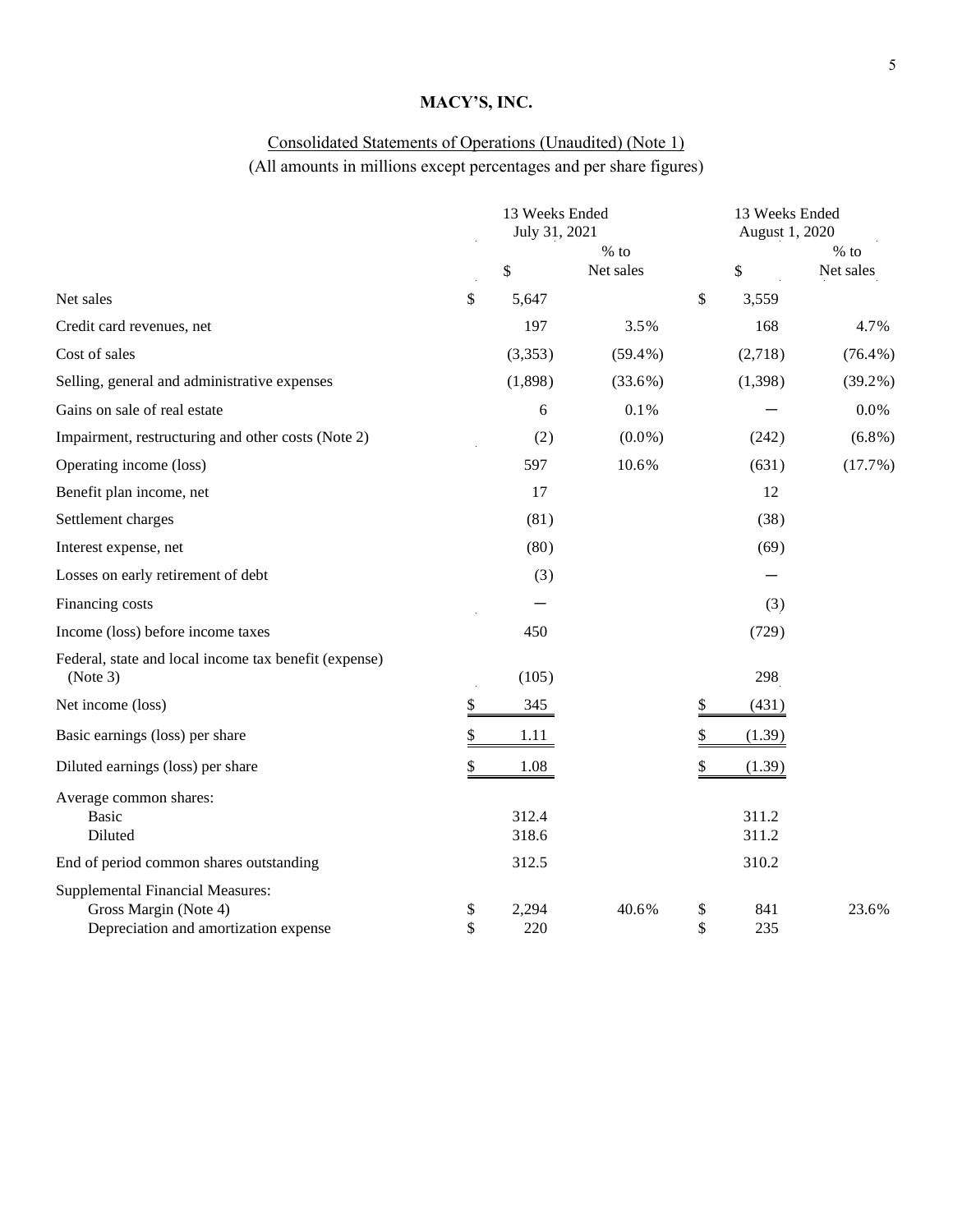# Consolidated Statements of Operations (Unaudited) (Note 1)

# (All amounts in millions except percentages and per share figures)

|                                                                                                           |               | 26 Weeks Ended<br>July 31, 2021 |            |          | 26 Weeks Ended<br>August 1, 2020 |            |  |  |  |
|-----------------------------------------------------------------------------------------------------------|---------------|---------------------------------|------------|----------|----------------------------------|------------|--|--|--|
|                                                                                                           |               |                                 |            |          |                                  | $%$ to     |  |  |  |
|                                                                                                           |               | \$                              | Net sales  |          | \$                               | Net sales  |  |  |  |
| Net sales                                                                                                 | \$            | 10,353                          |            | \$       | 6,576                            |            |  |  |  |
| Credit card revenues, net                                                                                 |               | 356                             | 3.4%       |          | 299                              | 4.5%       |  |  |  |
| Cost of sales                                                                                             |               | (6,242)                         | $(60.3\%)$ |          | (5,219)                          | $(79.4\%)$ |  |  |  |
| Selling, general and administrative expenses                                                              |               | (3,646)                         | $(35.2\%)$ |          | (2,995)                          | $(45.4\%)$ |  |  |  |
| Gains on sale of real estate                                                                              |               | 12                              | 0.1%       |          | 16                               | 0.2%       |  |  |  |
| Impairment, restructuring and other costs (Note 2)                                                        |               | (21)                            | $(0.2\%)$  |          | (3, 426)                         | $(52.1\%)$ |  |  |  |
| Operating income (loss)                                                                                   |               | 812                             | 7.8%       |          | (4,749)                          | $(72.2\%)$ |  |  |  |
| Benefit plan income, net                                                                                  |               | 32                              |            |          | 21                               |            |  |  |  |
| Settlement charges                                                                                        |               | (81)                            |            |          | (38)                             |            |  |  |  |
| Interest expense, net                                                                                     |               | (159)                           |            |          | (117)                            |            |  |  |  |
| Losses on early retirement of debt                                                                        |               | (14)                            |            |          |                                  |            |  |  |  |
| Financing costs                                                                                           |               |                                 |            |          | (3)                              |            |  |  |  |
| Income (loss) before income taxes                                                                         |               | 590                             |            |          | (4,886)                          |            |  |  |  |
| Federal, state and local income tax benefit<br>(expense) (Note 3)                                         |               | (142)                           |            |          | 874                              |            |  |  |  |
| Net income (loss)                                                                                         | $\frac{1}{2}$ | 448                             |            | \$       | (4,012)                          |            |  |  |  |
| Basic earnings (loss) per share                                                                           | \$            | 1.44                            |            | \$       | (12.91)                          |            |  |  |  |
| Diluted earnings (loss) per share                                                                         | \$            | 1.41                            |            | \$       | (12.91)                          |            |  |  |  |
| Average common shares:<br><b>Basic</b><br>Diluted                                                         |               | 312.0<br>318.6                  |            |          | 310.9<br>310.9                   |            |  |  |  |
| End of period common shares outstanding                                                                   |               | 312.5                           |            |          | 310.2                            |            |  |  |  |
| <b>Supplemental Financial Measures:</b><br>Gross Margin (Note 4)<br>Depreciation and amortization expense | \$<br>\$      | 4,111<br>444                    | 39.7%      | \$<br>\$ | 1,357<br>472                     | 20.6%      |  |  |  |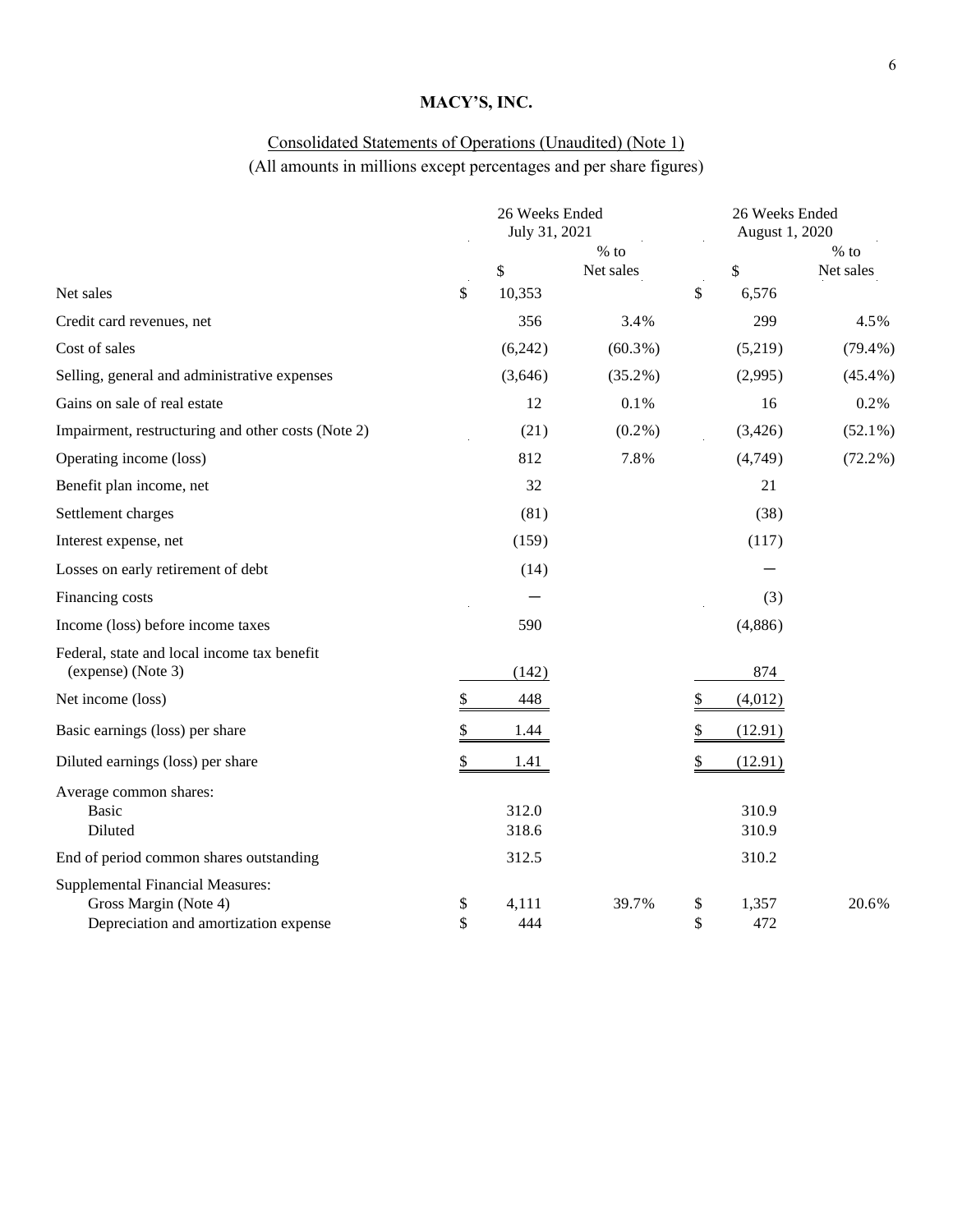# Consolidated Balance Sheets (Unaudited) (Note 1)

(millions)

|                                                    | July 31,<br>2021 |        | January 30,<br>2021 | August 1,<br>2020 |  |
|----------------------------------------------------|------------------|--------|---------------------|-------------------|--|
| <b>ASSETS:</b>                                     |                  |        |                     |                   |  |
| <b>Current Assets:</b>                             |                  |        |                     |                   |  |
| Cash and cash equivalents                          | \$               | 2,137  | \$<br>1,679         | \$<br>1,395       |  |
| Receivables                                        |                  | 221    | 276                 | 184               |  |
| Merchandise inventories                            |                  | 4,298  | 3,774               | 3,582             |  |
| Prepaid expenses and other current assets (Note 6) |                  | 955    | 455                 | 470               |  |
| <b>Total Current Assets</b>                        |                  | 7,611  | 6,184               | 5,631             |  |
| Property and Equipment – net                       |                  | 5,713  | 5,940               | 6,279             |  |
| <b>Right of Use Assets</b>                         |                  | 2,819  | 2,878               | 3,035             |  |
| Goodwill                                           |                  | 828    | 828                 | 828               |  |
| Other Intangible Assets - net                      |                  | 436    | 437                 | 438               |  |
| <b>Other Assets</b>                                |                  | 1,010  | 1,439               | 1,403             |  |
| <b>Total Assets</b>                                | \$               | 18,417 | \$<br>17,706        | \$<br>17,614      |  |
| LIABILITIES AND SHAREHOLDERS' EQUITY:              |                  |        |                     |                   |  |
| <b>Current Liabilities:</b>                        |                  |        |                     |                   |  |
| Short-term debt (Note 7)                           | \$               | 1,546  | \$<br>452           | \$<br>539         |  |
| Merchandise accounts payable                       |                  | 2,476  | 1,978               | 1,409             |  |
| Accounts payable and accrued liabilities           |                  | 2,660  | 2,927               | 2,906             |  |
| Income taxes                                       |                  | 18     |                     |                   |  |
| <b>Total Current Liabilities</b>                   |                  | 6,700  | 5,357               | 4,854             |  |
| Long-Term Debt                                     |                  | 3,295  | 4,407               | 4,851             |  |
| Long-Term Lease Liabilities                        |                  | 3,096  | 3,185               | 3,269             |  |
| Deferred Income Taxes                              |                  | 913    | 908                 | 921               |  |
| Other Liabilities                                  |                  | 1,267  | 1,296               | 1,395             |  |
| Shareholders' Equity                               |                  | 3,146  | 2,553               | 2,324             |  |
| Total Liabilities and Shareholders' Equity         | \$               | 18,417 | \$<br>17,706        | \$<br>17,614      |  |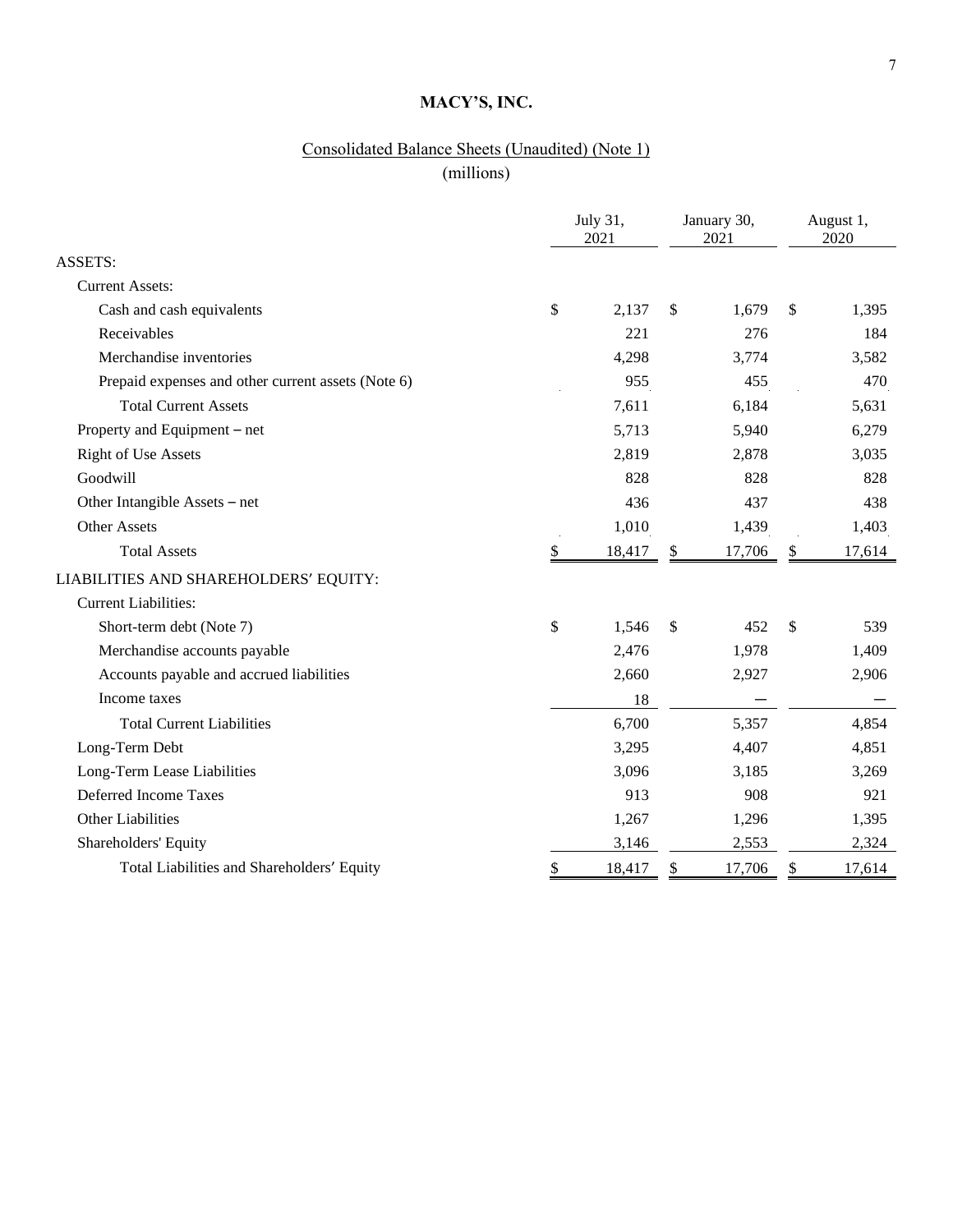# Consolidated Statements of Cash Flows (Unaudited) (Notes 1 and 5)

(millions)

|                                                                        | 26 Weeks Ended<br>July 31, 2021 | 26 Weeks Ended<br>August 1, 2020 |                |  |
|------------------------------------------------------------------------|---------------------------------|----------------------------------|----------------|--|
| Cash flows from operating activities:                                  |                                 |                                  |                |  |
| Net income (loss)                                                      | \$<br>448                       | \$                               | (4,012)        |  |
| Adjustments to reconcile net income (loss) to net cash provided (used) |                                 |                                  |                |  |
| by operating activities:                                               |                                 |                                  |                |  |
| Impairment, restructuring and other costs                              | 21                              |                                  | 3,426          |  |
| Settlement charges                                                     | 81                              |                                  | 38             |  |
| Depreciation and amortization                                          | 444                             |                                  | 472            |  |
| Benefit plans                                                          | 19                              |                                  | 23             |  |
| Stock-based compensation expense                                       | 22                              |                                  | 13             |  |
| Gains on sale of real estate                                           | (12)                            |                                  | (16)           |  |
| Deferred income taxes                                                  | (36)                            |                                  | (265)          |  |
| Amortization of financing costs and premium on acquired debt           | 14                              |                                  | $\overline{4}$ |  |
| Changes in assets and liabilities:                                     |                                 |                                  |                |  |
| Decrease in receivables                                                | 55                              |                                  | 222            |  |
| (Increase) decrease in merchandise inventories                         | (525)                           |                                  | 1,598          |  |
| (Increase) decrease in prepaid expenses and other current assets       | (41)                            |                                  | 31             |  |
| Increase (decrease) in merchandise accounts payable                    | 647                             |                                  | (188)          |  |
| Decrease in accounts payable and accrued liabilities                   | (78)                            |                                  | (605)          |  |
| (Increase) decrease in current income taxes                            | 12                              |                                  | (695)          |  |
| Change in other assets and liabilities                                 | (106)                           |                                  | (53)           |  |
| Net cash provided (used) by operating activities                       | 965                             |                                  | (7)            |  |
| Cash flows from investing activities:                                  |                                 |                                  |                |  |
| Purchase of property and equipment                                     | (142)                           |                                  | (228)          |  |
| Capitalized software                                                   | (88)                            |                                  | (61)           |  |
| Disposition of property and equipment                                  | 34                              |                                  | 31             |  |
| Other, net                                                             | 52                              |                                  | (14)           |  |
| Net cash used by investing activities                                  | (144)                           |                                  | (272)          |  |
| Cash flows from financing activities:                                  |                                 |                                  |                |  |
| Debt issued                                                            | 500                             |                                  | 2,780          |  |
| Debt issuance costs                                                    | (9)                             |                                  | (98)           |  |
| Debt repaid                                                            | (518)                           |                                  | (1,504)        |  |
| Debt repurchase premium and expenses                                   | (15)                            |                                  |                |  |
| Dividends paid                                                         |                                 |                                  | (117)          |  |
| Decrease in outstanding checks                                         | (318)                           |                                  | (111)          |  |
| Net cash provided (used) by financing activities                       | (360)                           |                                  | 950            |  |
| Net increase in cash, cash equivalents and restricted cash             | 461                             |                                  | 671            |  |
| Cash, cash equivalents and restricted cash beginning of period         | 1,754                           |                                  | 731            |  |
| Cash, cash equivalents and restricted cash end of period               | \$<br>2,215                     | \$                               | 1,402          |  |
|                                                                        |                                 |                                  |                |  |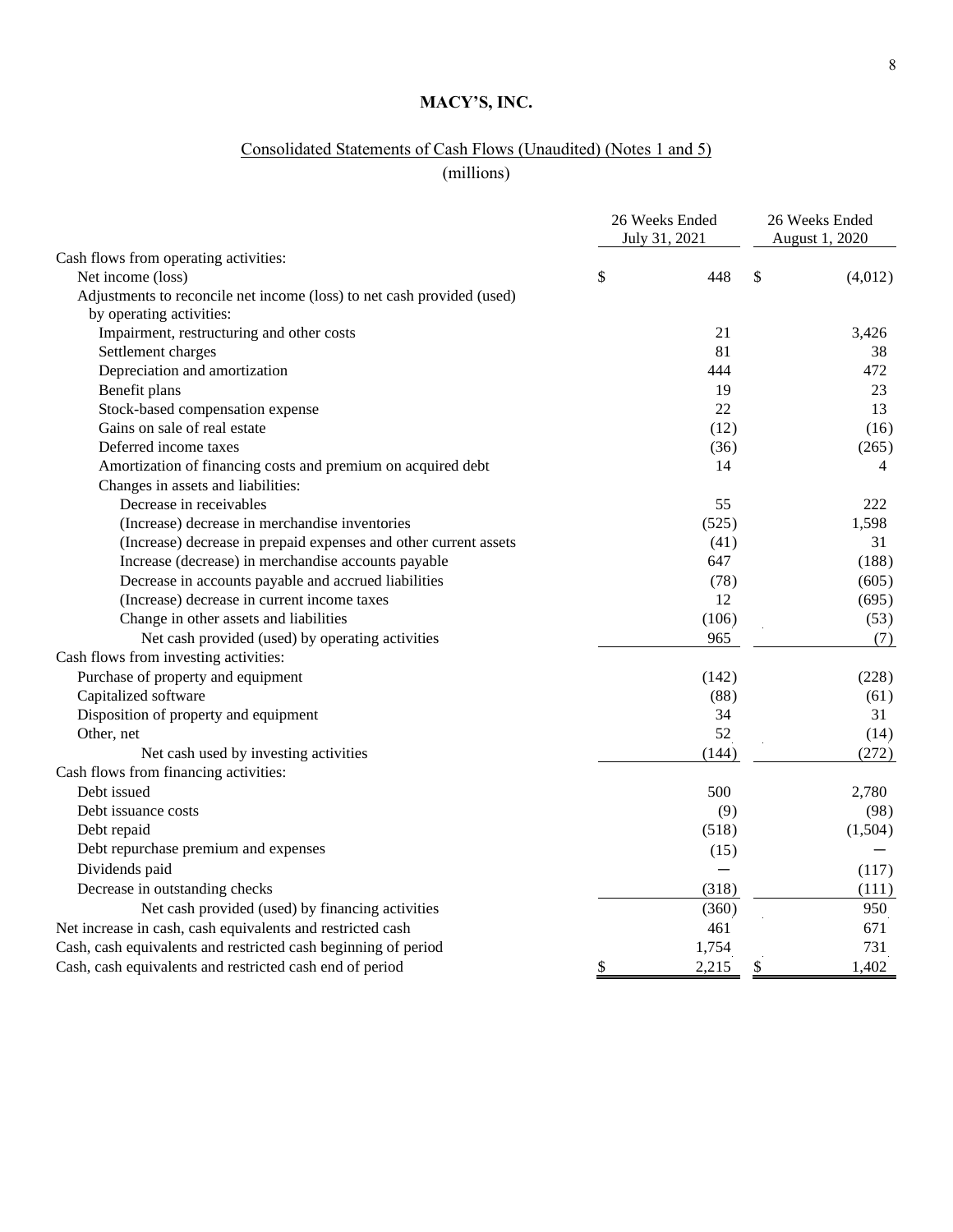#### Consolidated Financial Statements (Unaudited)

Notes:

- (1) As a result of the seasonal nature of the retail business, the results of operations for the 13 and 26 weeks ended July 31, 2021 and August 1, 2020 (which do not include the Christmas season) are not necessarily indicative of such results for the fiscal year.
- (2) Expense of \$242 million was recognized during the 13 weeks ended August 1, 2020, primarily related to restructuring and other costs, including severance of \$154 million associated with a reduction in force in response to the COVID-19 pandemic.

The 26 weeks ended August 1, 2020 also included non-cash impairment charges totaling \$3.2 billion, which consisted of \$3.1 billion of a non-cash goodwill impairment charge and \$80 million impairment charge on long-lived tangible and right of use assets.

(3) Income tax expense of \$105 million and \$142 million, or 23% and 24% of pretax income, for the 13 and 26 weeks ended July 31, 2021, respectively, reflect a different effective tax rate as compared to the company's federal income tax statutory rate of 21% driven primarily by the impact of state and local taxes.

The income tax benefits of \$298 million and \$874 million, or 40.9% and 17.9% of pretax loss, for the 13 and 26 weeks ended August 1, 2020, respectively, reflected a different projected benefit rate as compared to the company's federal income tax statutory rate of 21% due to the carryback of net operating losses as permitted under the CARES Act. For the 26 weeks ended August 1, 2020, the benefit of the available carryback of net operating losses was offset by the impact of the non-tax deductible component of the goodwill impairment charge and additional income tax expense associated with the deferred tax remeasurement recognized during the first quarter of 2020.

- (4) Gross margin is defined as net sales less cost of sales.
- (5) Restricted cash of \$78 million and \$7 million have been included with cash and cash equivalents for the 26 weeks ended July 31, 2021 and August 1, 2020, respectively.
- (6) Prepaid expenses and other current assets as of July 31, 2021 include an income tax receivable of \$520 million.
- (7) As of July 31, 2021, short-term debt includes \$1.3 billion in principal amount senior secured notes, net of related deferred financing costs, that were redeemed on August 17, 2021, prior to their original 2025 maturity date.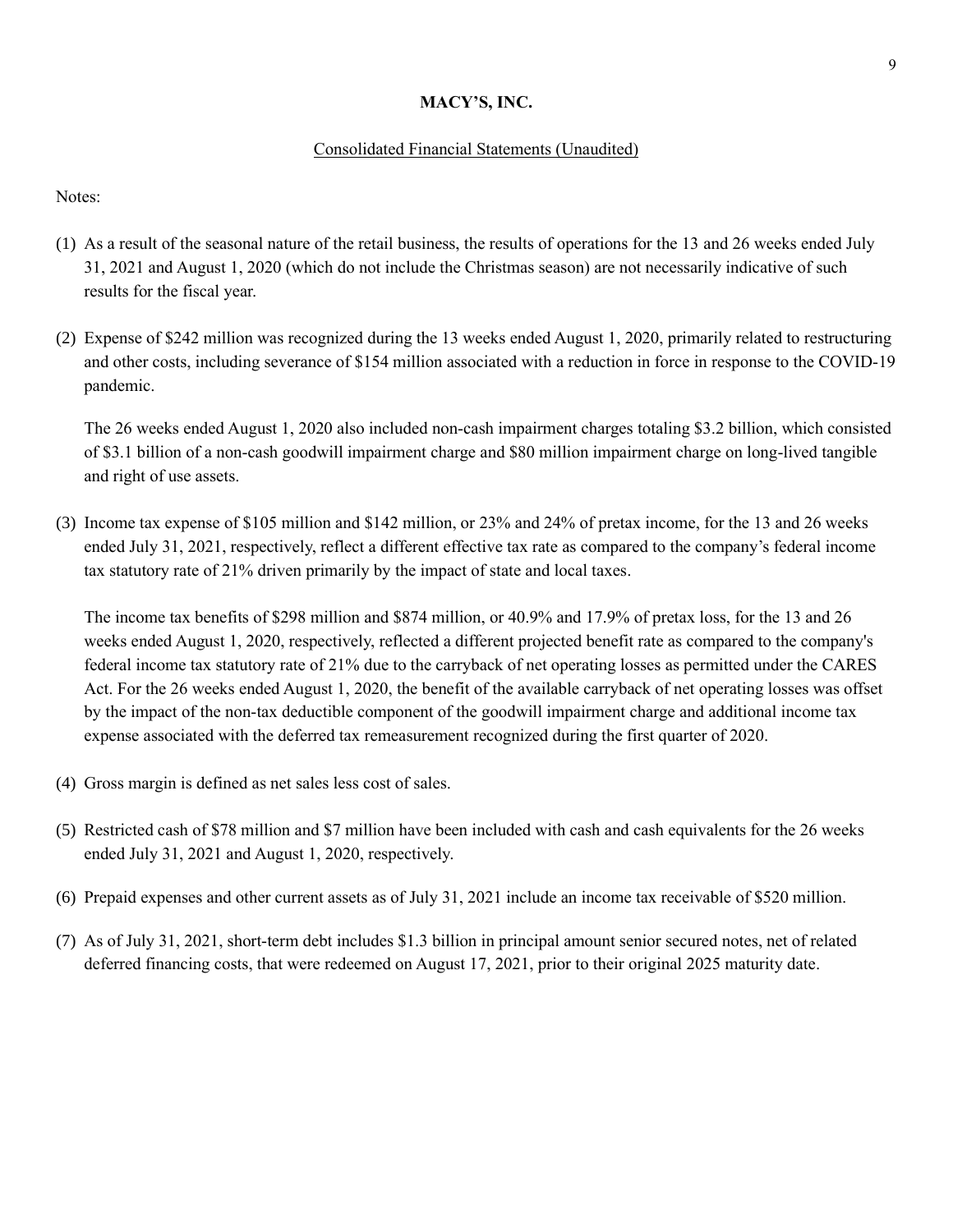#### Important Information Regarding Non-GAAP Financial Measures

The company reports its financial results in accordance with U.S. generally accepted accounting principles (GAAP). However, management believes that certain non-GAAP financial measures provide users of the company's financial information with additional useful information in evaluating operating performance. Management believes that providing supplemental changes in comparable sales on an owned plus licensed basis, which includes adjusting for the impact of comparable sales of departments licensed to third parties, assists in evaluating the company's ability to generate sales growth, whether through owned businesses or departments licensed to third parties, and in evaluating the impact of changes in the manner in which certain departments are operated. Earnings (loss) before interest, taxes, depreciation and amortization (EBITDA) is a non-GAAP financial measure which the company believes provides meaningful information about its operational efficiency by excluding the impact of changes in tax law and structure, debt levels and capital investment. In addition, management believes that excluding certain items from EBITDA, net income (loss) and diluted earnings (loss) per share that are not associated with the company's core operations and that may vary substantially in frequency and magnitude from period-to-period provides useful supplemental measures that assist in evaluating the company's ability to generate earnings and to more readily compare these metrics between past and future periods.

The company does not provide reconciliations of the forward-looking non-GAAP measures of adjusted EBITDA and diluted earnings per share to the most directly comparable forward-looking GAAP measures because the timing and amount of excluded items are unreasonably difficult to fully and accurately estimate. For the same reasons, the company is unable to address the probable significance of the unavailable information, which could be material to future results.

Non-GAAP financial measures should be viewed as supplementing, and not as an alternative or substitute for, the company's financial results prepared in accordance with GAAP. Certain of the items that may be excluded or included in non-GAAP financial measures may be significant items that could impact the company's financial position, results of operations or cash flows and should therefore be considered in assessing the company's actual and future financial condition and performance. Additionally, the amounts received by the company on account of sales of departments licensed to third parties are limited to commissions received on such sales. The methods used by the company to calculate its non-GAAP financial measures may differ significantly from methods used by other companies to compute similar measures. As a result, any non-GAAP financial measures presented herein may not be comparable to similar measures provided by other companies.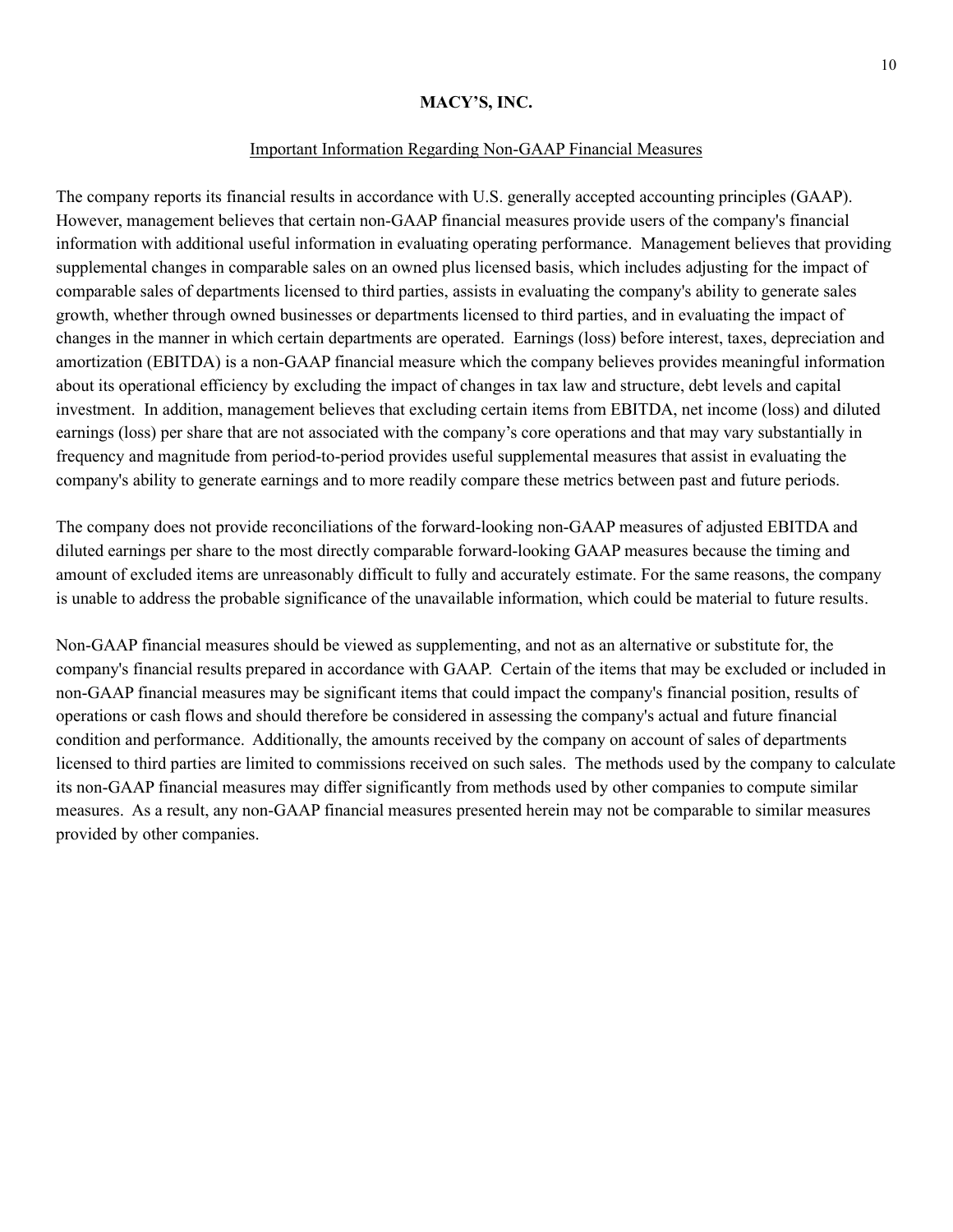# Important Information Regarding Non-GAAP Financial Measures

(All amounts in millions except percentages and per share figures)

#### *Changes in Comparable Sales*

|                                                                           | Comparable Sales<br>VS.<br>13 Weeks Ended<br>August 1, 2020 | Comparable Sales<br>VS.<br>13 Weeks Ended<br>August 3, 2019 |
|---------------------------------------------------------------------------|-------------------------------------------------------------|-------------------------------------------------------------|
| Increase in comparable sales on an owned basis (Note 8)                   | 61.2%                                                       | 5.8%                                                        |
| Comparable sales impact of departments licensed to third parties (Note 9) | 1.0%                                                        | 0.1%                                                        |
| Increase in comparable sales on an owned plus licensed basis              | 62.2%                                                       | 5.9%                                                        |
|                                                                           | Comparable Sales<br>VS.<br>26 Weeks Ended<br>August 1, 2020 | Comparable Sales<br>VS.<br>26 Weeks Ended<br>August 3, 2019 |
| Increase (decrease) in comparable sales on an owned basis (Note 8)        | 61.8%                                                       | $(2.4\%)$                                                   |
| Comparable sales impact of departments licensed to third parties (Note 9) | 1.2%                                                        | 0.3%                                                        |
| Increase (decrease) in comparable sales on an owned plus licensed basis   | 63.0%                                                       | $(2.1\%)$                                                   |

Notes:

- (8) Represents the period-to-period percentage change in net sales from stores in operation during the 13 and 26 weeks ended July 31, 2021 and the 13 and 26 weeks ended August 1, 2020 and August 3, 2019, respectively. Such calculation includes all digital sales and excludes commissions from departments licensed to third parties. Stores impacted by a natural disaster or undergoing significant expansion or shrinkage remain in the comparable sales calculation unless the store, or material portion of the store, is closed for a significant period of time. No stores have been excluded as a result of the COVID-19 pandemic. Definitions and calculations of comparable sales may differ among companies in the retail industry.
- (9) Represents the impact of including the sales of departments licensed to third parties occurring in stores in operation throughout the year presented and the immediately preceding year and all online sales in the calculation of comparable sales. The company licenses third parties to operate certain departments in its stores and online and receives commissions from these third parties based on a percentage of their net sales. In its financial statements prepared in conformity with GAAP, the company includes these commissions (rather than sales of the departments licensed to third parties) in its net sales. The company does not, however, include any amounts in respect of licensed department sales (or any commissions earned on such sales) in its comparable sales in accordance with GAAP (i.e., on an owned basis). The amounts of commissions earned on sales of departments licensed to third parties are not material to its net sales for the periods presented.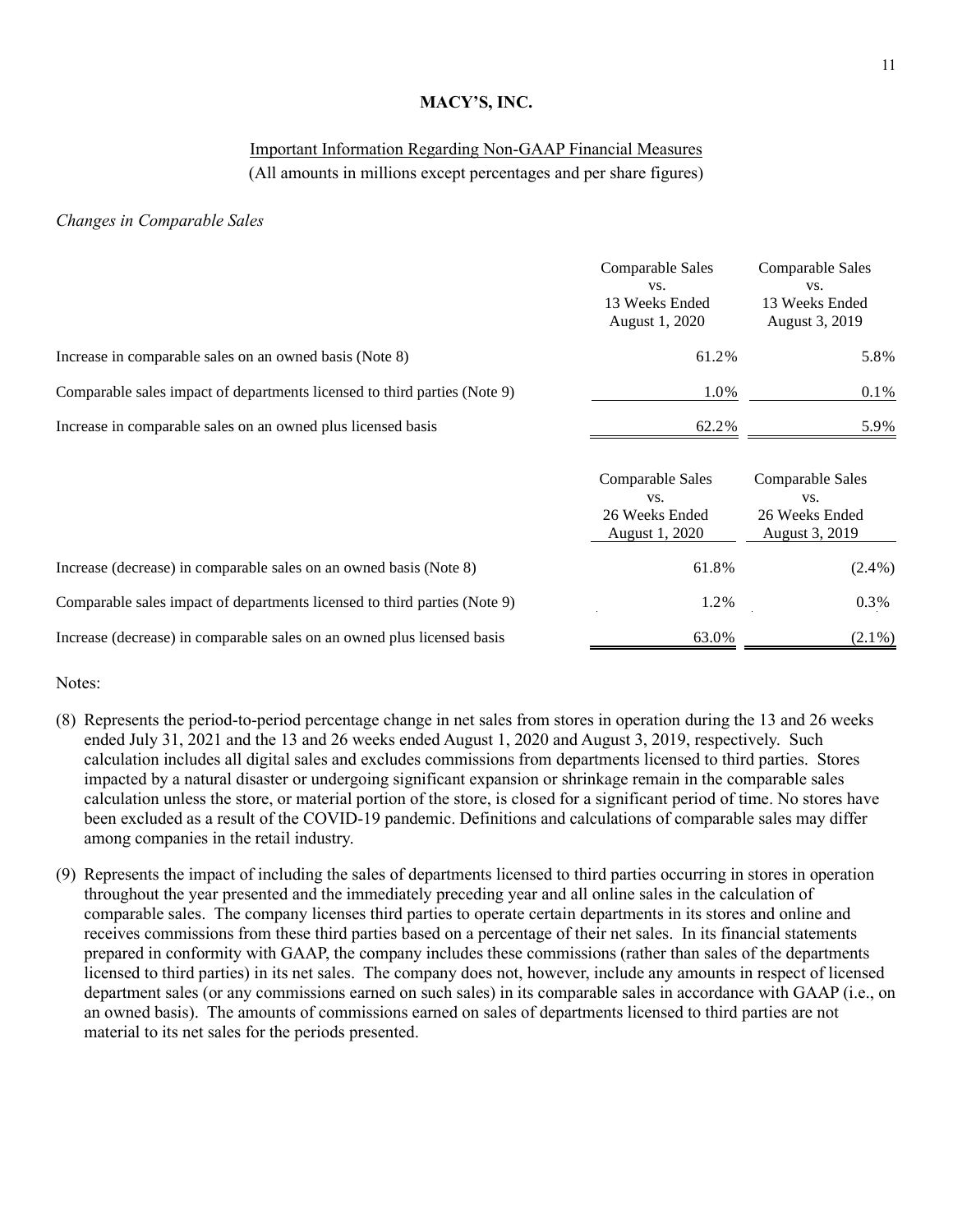## Important Information Regarding Non-GAAP Financial Measures (All amounts in millions except percentages and per share figures)

Earnings (Loss) before Interest, Taxes, Depreciation and Amortization, Net Income (Loss) and Diluted Earnings (Loss) Per Share, Excluding Certain Items

Non-GAAP financial measures, excluding certain items below, are reconciled to the most directly comparable GAAP measure as follows:

- EBITDA and adjusted EBITDA are reconciled to GAAP net income (loss).
- Adjusted net income (loss) is reconciled to GAAP net income (loss).
- Adjusted diluted earnings (loss) per share is reconciled to GAAP diluted earnings (loss) per share.

#### *EBITDA and Adjusted EBITDA*

|                                                       | 13 Weeks Ended<br>July 31, 2021 |     | 13 Weeks Ended<br>August 1, 2020 | 13 Weeks Ended<br>August 3, 2019 |  |     |
|-------------------------------------------------------|---------------------------------|-----|----------------------------------|----------------------------------|--|-----|
| Net income (loss)                                     | S                               | 345 | $(431)$ \$<br>-S                 |                                  |  | 86  |
| Interest expense, net                                 |                                 | 80  |                                  | 69                               |  | 47  |
| Losses on early retirement of debt                    |                                 | 3   |                                  |                                  |  |     |
| Financing costs                                       |                                 |     |                                  |                                  |  |     |
| Federal, state and local income tax expense (benefit) |                                 | 105 |                                  | (298)                            |  | 30  |
| Depreciation and amortization                         |                                 | 220 |                                  | 235                              |  | 237 |
| <b>EBITDA</b>                                         |                                 | 753 |                                  | (422)                            |  | 400 |
| Impairment, restructuring and other costs             |                                 | 2   |                                  | 242                              |  |     |
| Settlement charges                                    |                                 | 81  |                                  | 38                               |  |     |
| <b>Adjusted EBITDA</b>                                |                                 | 836 |                                  | (142)                            |  | 402 |

|                                                       | 26 Weeks Ended<br>July 31, 2021 |       |               | 26 Weeks Ended<br>August 1, 2020 | 26 Weeks Ended<br>August 3, 2019 |     |  |
|-------------------------------------------------------|---------------------------------|-------|---------------|----------------------------------|----------------------------------|-----|--|
| Net income (loss)                                     | S                               | 448   | (4,012)<br>-S |                                  | - S                              | 223 |  |
| Interest expense, net                                 |                                 | 159   |               | 117                              |                                  | 94  |  |
| Losses on early retirement of debt                    |                                 | 14    |               |                                  |                                  |     |  |
| Financing costs                                       |                                 |       |               | 3                                |                                  |     |  |
| Federal, state and local income tax expense (benefit) |                                 | 142   |               | (874)                            |                                  | 57  |  |
| Depreciation and amortization                         |                                 | 444   |               | 472                              |                                  | 472 |  |
| <b>EBITDA</b>                                         |                                 | 1,207 |               | (4,294)                          |                                  | 846 |  |
| Impairment, restructuring and other costs             |                                 | 21    |               | 3,426                            |                                  | 3   |  |
| Settlement charges                                    |                                 | 81    |               | 38                               |                                  |     |  |
| <b>Adjusted EBITDA</b>                                |                                 | 1,309 |               | (830)                            |                                  | 849 |  |